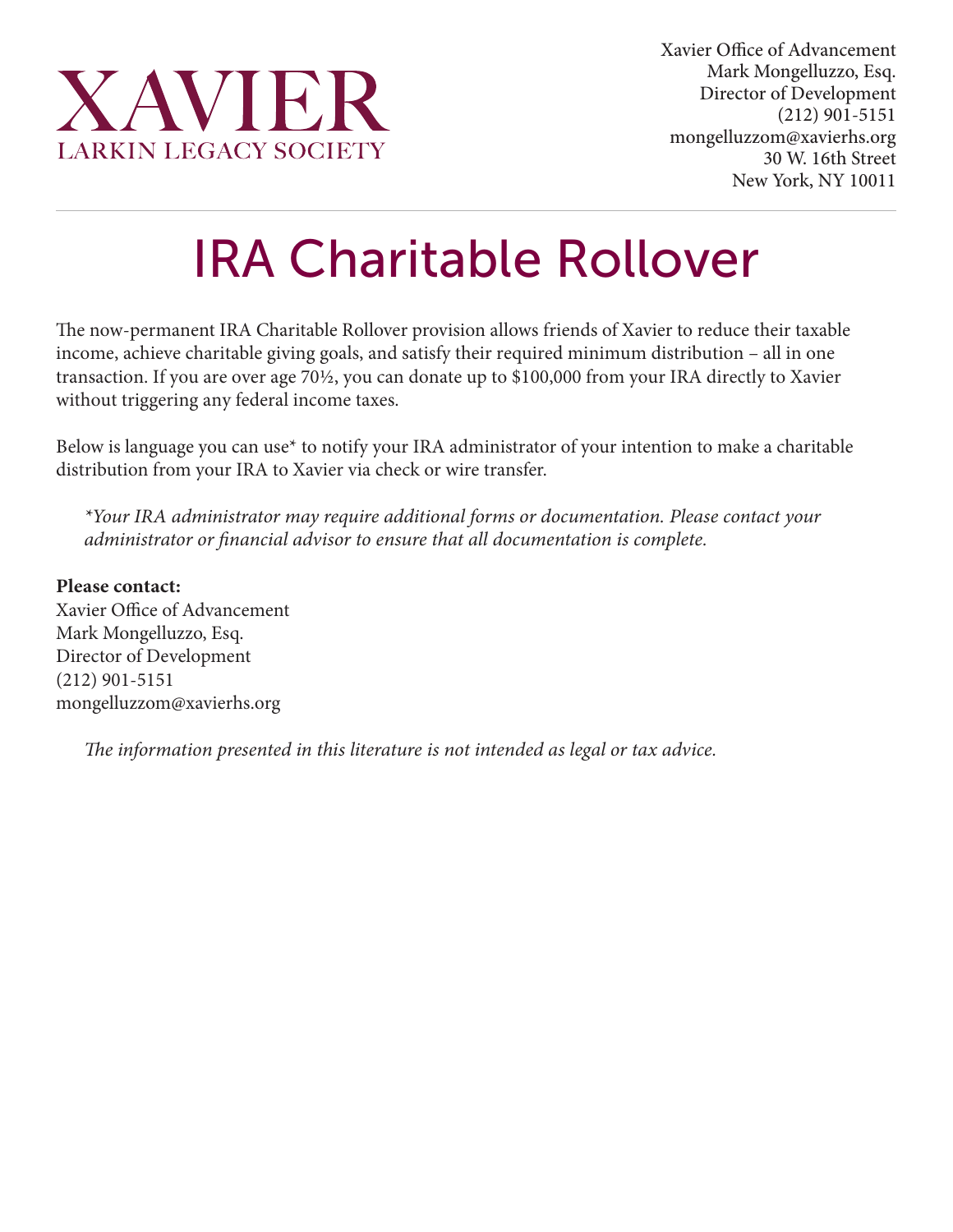

## Instructions for IRA Distribution by Check

*Please forward a copy of the below form to Mark Mongelluzo. The postmark on the envelope from your IRA Administrator will act as the date of your gift.*

Date Address of IRA Administrator

Dear Sir or Madam:

Please accept this letter as authorization to make a charitable distribution from my Individual Retirement Account # \_\_\_\_\_\_\_\_\_\_\_\_\_\_\_\_\_\_\_\_\_\_\_\_\_\_\_\_\_\_\_\_\_\_\_\_\_.

Please issue a check made payable to Xavier High School (Tax ID #13-5562201) in the amount of  $\quad$  , and send it to:

Mark Mongelluzo, Esq. Director of Development 30 W. 16th Street New York, NY 10011

These funds are to be used for the purpose of \_\_\_\_\_\_\_\_\_\_\_\_\_\_\_\_\_\_\_\_\_\_\_\_\_\_\_\_\_\_\_\_\_\_\_\_\_\_\_\_\_\_\_\_\_\_\_.

Please include my name and address as the donor of record for this transfer within your correspondence to Xavier. Additionally, please send a copy to me for my own documentation.

If you have any questions or need additional information, please contact me at the below number.

Thank you for your prompt assistance with this transfer.

Sincerely,

[SIGNATURE OF IRA OWNER]

*cc: Mark Mongelluzo, Esq. , Director of Development*